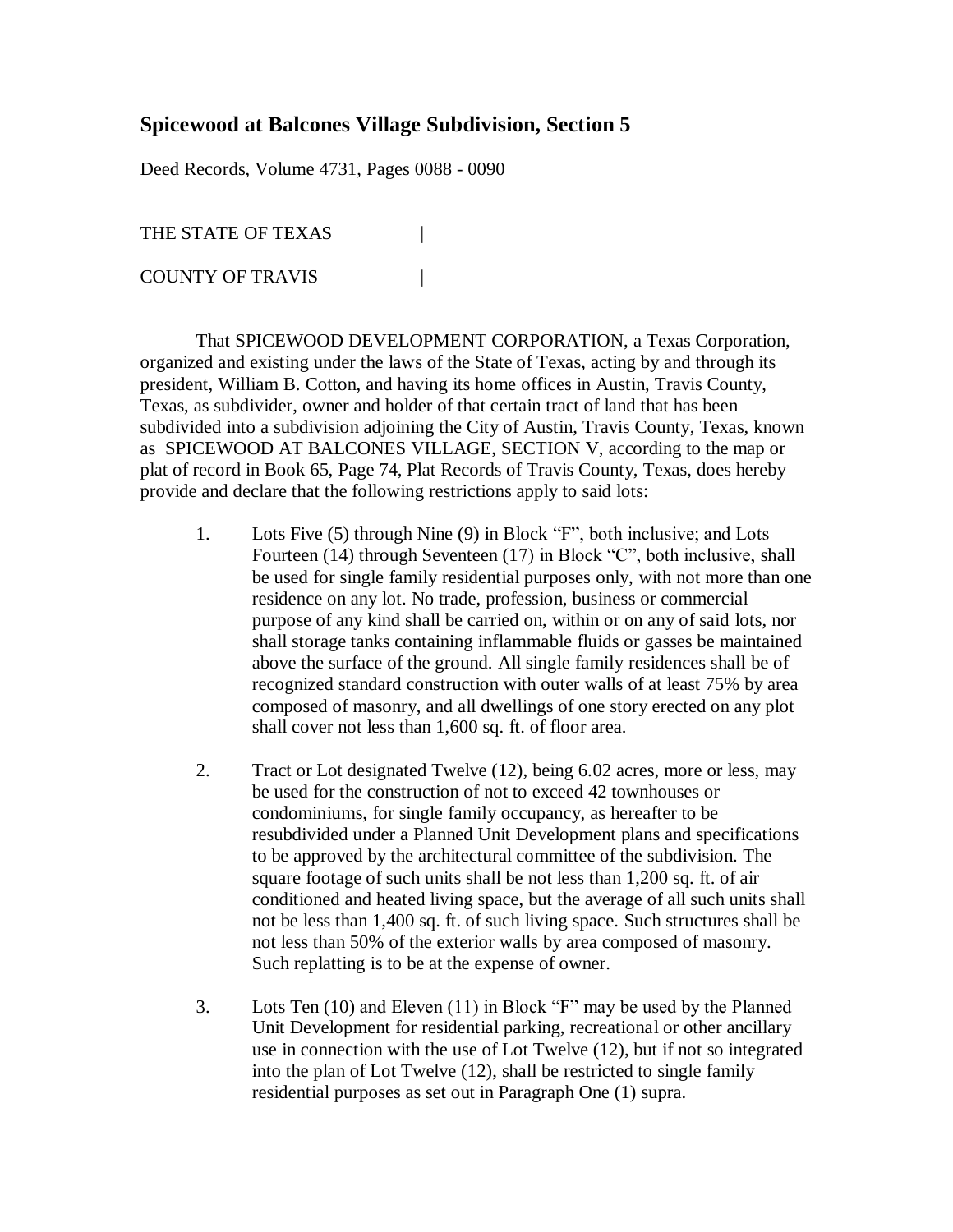- 4. Tract designated "DA" is reserved for school purposes, or such other purposes as subdivider may elect.
- 5. Easements are reserved as indicated on the recorded plat for utility installation and maintenance.
- 6. No tent, shack, mobile home, house trailer, garage apartment or other outbuilding shall be placed, erected or permitted to remain on any of said lots nor shall any structure of any temporary character be used at any time as a residence thereon.
- 7. Save and except for the uses in Paragraph Two (2) supra, no structure shall be erected or placed on any plot which plot has an average width of less than eighty (80) feet, nor shall any plot be resubdivided into plots facing a side-street, or into plots any one of which shall have a width of less than eighty (80) feet at the front property line. For the purposes of these restrictions, a "plot" shall consist of a lot or lots having contiguous frontage and an average width of not less than eighty (80) feet. Notwithstanding the foregoing, any plot as now subdivided and delineated on the plat of said subdivision shall be considered a plot.
- 8. No structure shall be located or erected on any lot nearer to the front plot line than as indicated by the "building line" shown on the recorded plat of said subdivision, nor nearer than five (5) feet to any side plot line except that the total combined set-back from both sides shall in no event be less than fifteen (15) feet nor nearer than twenty (20) feet to the rear plot line unless first approved by the architectural committee. No permanent fence, wall or hedge shall be maintained forward of the front wall line of the respective dwelling except retaining walls of not over six (6) inches above lot grade. No wire type fence of any kind shall be installed on any of the said lots. No radio or television or guy wires shall be maintained on any portion of any lot forward of the front wall line of the respective dwelling.
- 9. For the purposes of insuring the development of the subdivision as a residential area of high standards, the developer, or in the alternative, an architectural committee composed of W. B. Cotton, Richard N. Lane and J. E. Hayes, reserves the right to regulate and control the dwelling or structures or other improvements placed on each lot. No dwelling, wall, fence or other structure shall be placed upon such lot until the plan therefor and the plot plan have been approved in writing by the developer or the architectural committee or by an appointee of the architectural committee. Refusal of approval of the plans and specifications by the developer or by the architectural committee may be based on any ground including purely aesthetic grounds which in the sole and uncontrolled discretion of the developer or architectural committee shall seem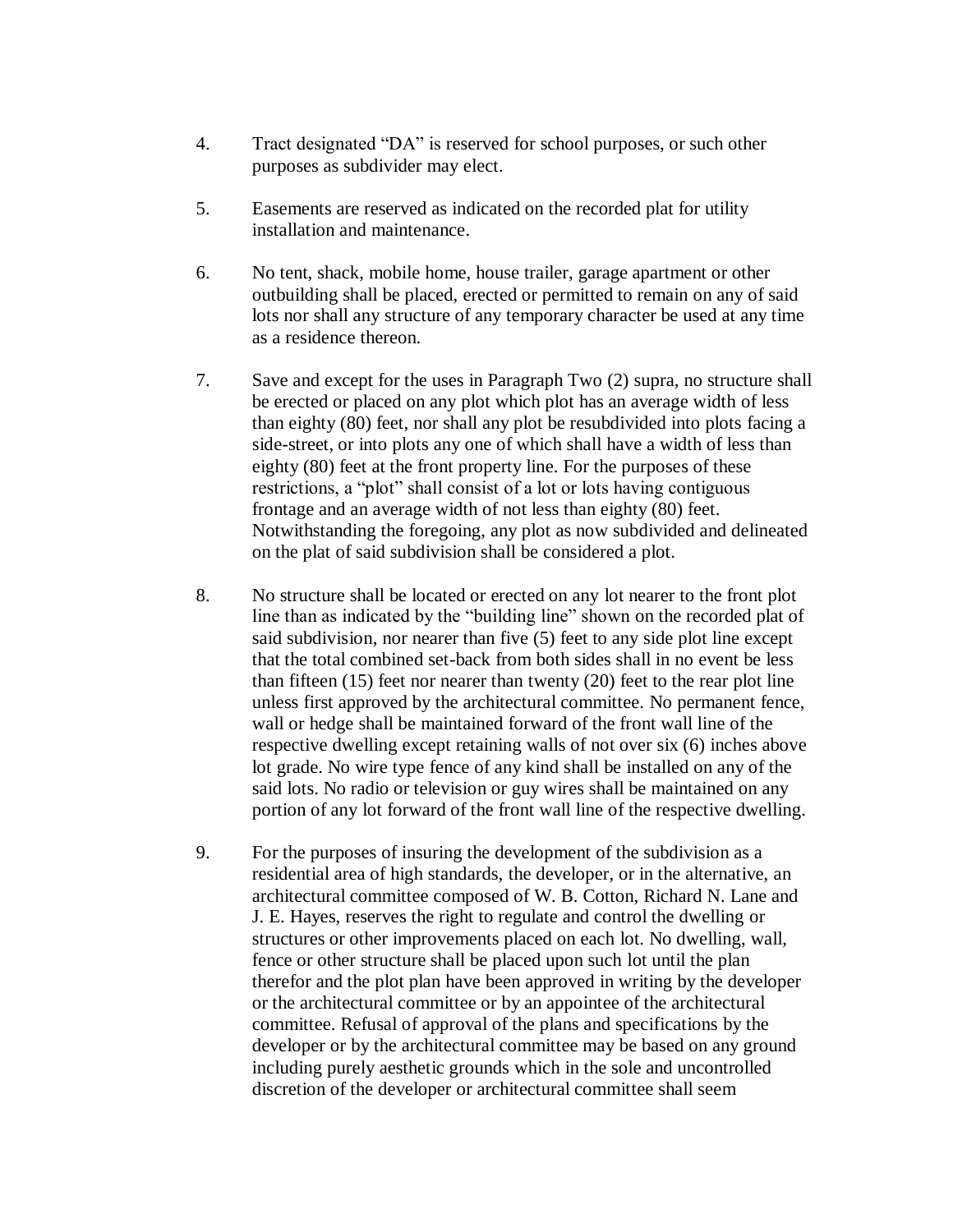sufficient. No alterations in the exterior appearance of any dwelling or structure shall be made without like approval. No dwelling or other structure shall remain unfinished for more than one (1) year after the same has been commenced.

- 10. No animals, livestock or poultry shall be raised, bred or kept on any lot except that cats, dogs or other household pets may be kept provided that they are not kept, bred or maintained for any commercial purpose.
- 11. No trash, ashes or any other refuse may be thrown or dumped on any vacant lot, park or drainage area in said subdivision.
- 12. No dwelling in this subdivision shall be serviced other than by a public utility sanitary sewage system or a septic tank of not less than five hundred (500) gallon capacity with connecting drain field having not less than one hundred fifty (150) feet of lateral lines and the construction and installation thereof meeting the approval of the City/County Health Department.
- 13. These provisions are hereby declared to be restrictions, conditions, covenants and uses running with the land and shall be fully binding on all persons acquiring property in SPICEWOOD AT BALCONES VILLAGE, SECTION V, whether by descent, devise, purchase or otherwise and every person by the acceptance of title to any lot in this subdivision shall thereby agree to abide by and fully perform the foregoing restrictions, conditions, covenants and uses which shall be binding until January 1, 1988. On and after January 1, 1988, said restrictions, conditions, covenants and uses shall be automatically extended for successive periods of ten (10) years unless changed in whole or in part by a vote of three-fourths (3/4) majority of the then owners of the lots in SPICEWOOD AT BALCONES VILLAGE, SECTION V, each lot or plot to consist of one (1) vote.
- 14. If any person or persons shall violate or attempt to violate any of the above restrictions, conditions, covenants and uses, it shall be lawful for any other person or persons owning any of the lots in SPICEWOOD AT BALCONES VILLAGE, SECTION V, to prosecute proceedings in law or in equity against the person or persons violating or attempting such violation to prevent him or them from so doing, or to recover damages for such violation. No act or omission on the part of any of the beneficiaries of the covenants, conditions, restrictions and uses herein contained shall ever operate as a waiver of the operation of or the endorsement of any such covenants, conditions, restrictions and uses.
- 15. It is further specifically provided that, in order to prevent undue hardship upon any owner or owners of any individual lot or lots in said subdivision, variance from the restrictions above set out as to size of the structure, as to